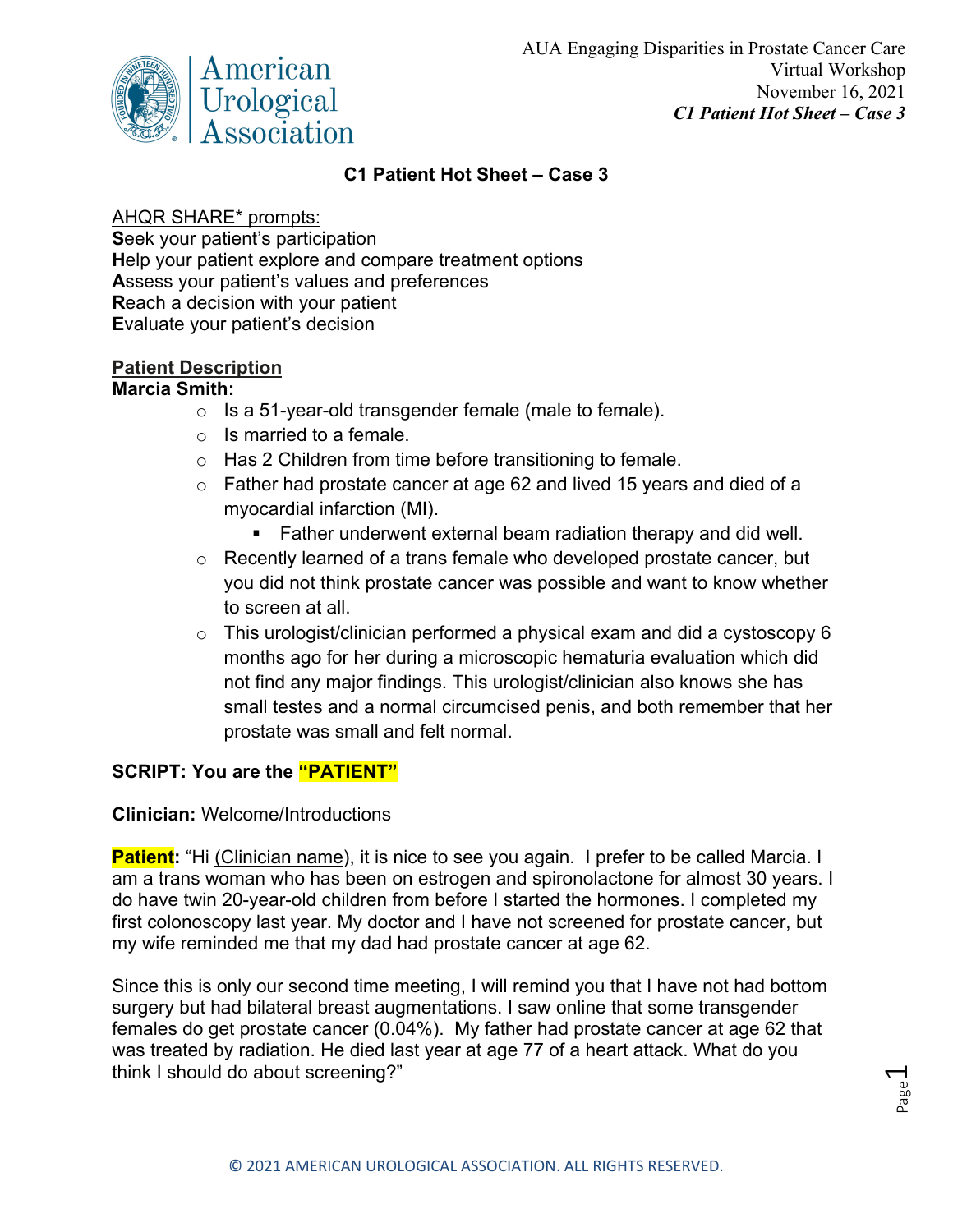

**Clinician: Seek** to engage patient in shared decision making

**Patient:** "I would really like to discuss this with you and want to hear the options and which one you think is best. I want to share that I have had bad experiences with doctors not considering my sexual practices and not being understanding of my life as a female.

By the way, my primary doctor wants me to come off of my estrogen hormones next year but says she will continue my spironolactone to mimic a normal menopause. What are my options?"

**Clinician: Help** explore the pros and cons of the following options:

- No screening ever since it is so rare
- Baseline PSA today and 6 months after you stop your hormones and PSA screening and digital rectal exam every 2 years. If PSA >1ng/ml while on hormones, then consider biopsy. If PSA rises > 0.7ng/ml/year, then consider biopsy when off of hormones. Continue until age 69
- Start at age 55 after you are off hormones with PSA every 2 years until age 69

**Patient:** You are free to ask any ONE question you want to compare the treatment options

#### **Clinician: Assess** the patient's values

**Patient:** "Honestly, I really do not like talking about my penis and prostate in those terms or having them touched by cis gender men and women. But my wife stimulates my penis gently like it's a large clitoris and she massages the space between my legs (perineum), and I can have strong orgasms. I guess it comes from my prostate, so I do not want to lose my prostate. I do value sex but could be ok without it if it meant saving my life. My wife prefers I stick around for a long time, and I do screen for colon and breast cancer, so I guess I believe in screening."

**Clinician: Reach** a decision with the patient. *Note: Giving the patient time to think it over is an acceptable course too.* 

**Patient:** "I understand the pros and cons of each approach now. I gather that we are not quite sure how things will settle out with my PSA after I am off of the estrogen. So, I will start screening for prostate cancer at 52. I don't think I want people doing a prostate exam through the rectum unless I have to. I think I will get the PSA every other year with my PCP and only do the rectal exam if the PSA is elevated. My primary care doctor is trans and great and I would be good to go back to them for the screening"